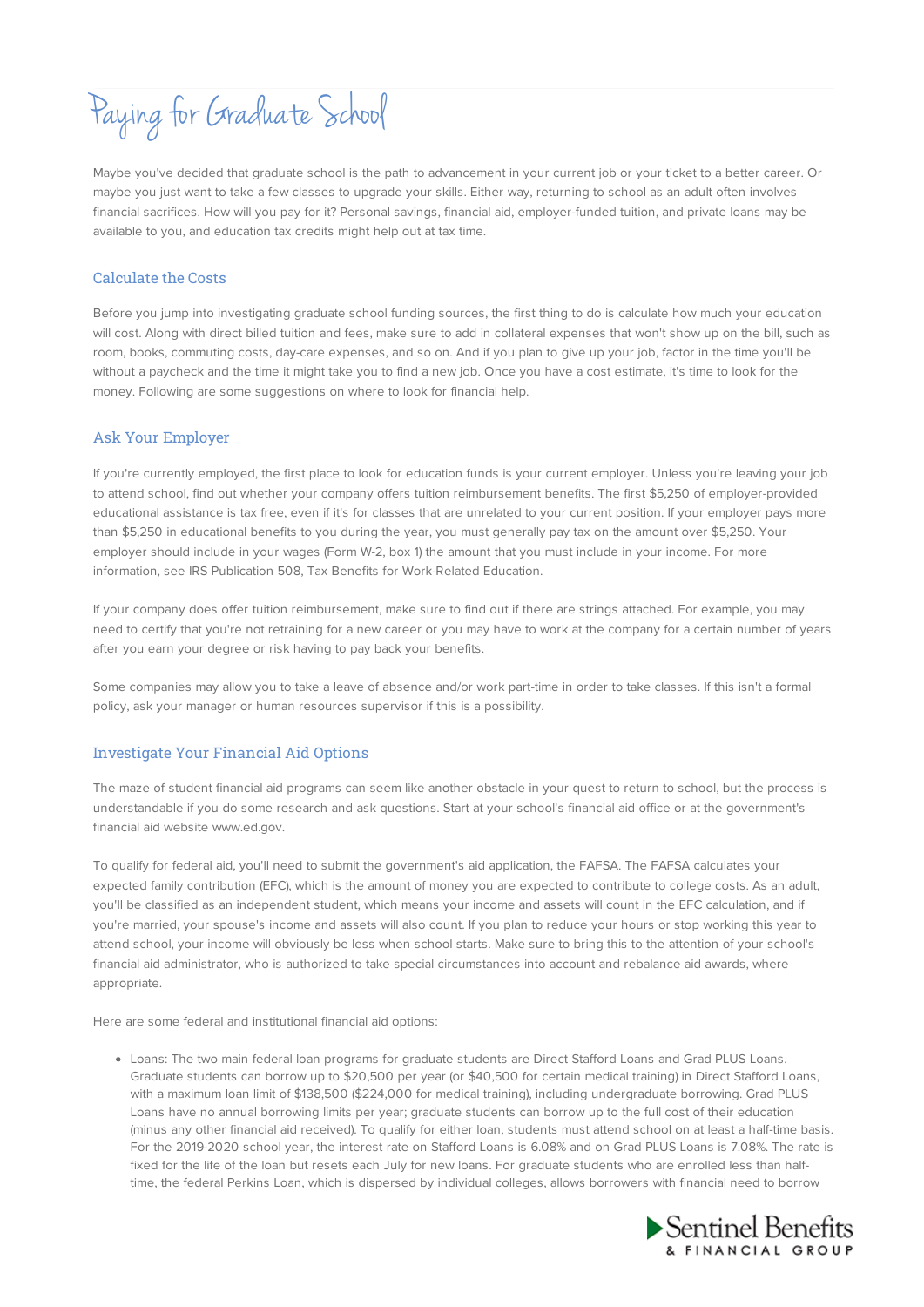up to \$8,000 per year, with a maximum loan limit of \$60,000, including undergraduate borrowing. The current interest rate is 5%.

- Work-study: The federal work-study program subsidizes jobs for both undergraduate and graduate students. Check with the financial aid office at your particular school for more information on the types of jobs available.
- Military aid: The federal government also offers educational benefits for veterans and their dependents. Contact your local veterans office or your school's financial aid office for more information.
- Scholarships and grants: At the graduate level, most scholarships and grants come from schools and are often awarded on the basis of merit, not need. So contact the financial aid office of any school you're considering to see what scholarships or grants might be available. Many scholarships and grants are awarded at the departmental level, so your chances might depend on what subject you plan to study. In addition, many private organizations offer scholarships for graduate school; there are several websites where you can search for them free of charge.

#### Take a Trip to the Bank

If you don't qualify for federal or college financial aid or you need to borrow more than the federal student loan limits, private loans from commercial lenders are an option. However, the rates on private student loans are typically higher than on federal student loans, and private lenders typically offer less generous repayment options.